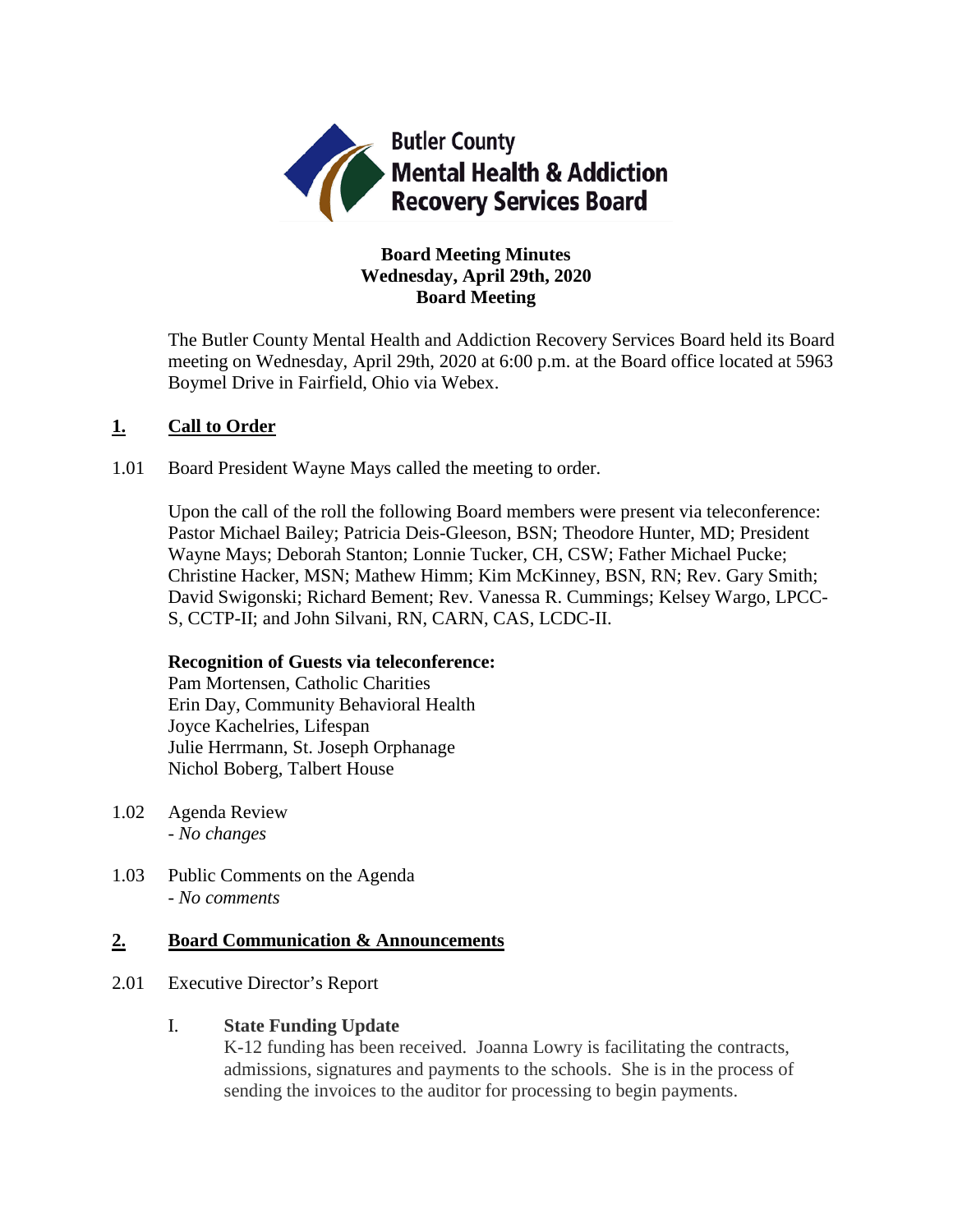Substance Abuse and Mental Health Services (SAMHSA) admitted 2 million dollars to Ohio for a crisis grant. The southwest collaborative will receive \$309,000. The Butler County MHARS Board will receive \$43,000. It will be used for crisis support services targeting the impact of the corona virus, expanding into telehealth and to support the negative impacts of COVID-19.

Dr. Rasmus has not heard how the 20% statewide reduction in department cuts will affect the Ohio Department of Mental Health and Addiction Services and thus ADMHS Boards.

#### II. **Mental Health Levy Update**

Dr. Rasmus will present before the Butler County commission on the 1 Mil Renewal Levy provisionally on May  $11<sup>th</sup>$ .

#### III. **Coronavirus Update**

Our local BH providers were asked to fill out a coronavirus survey for the State.

The BCMHARS Board office received Personal Protective Equipment (PPE) from OACBHA recently for distribution.

The BCMHARS Board postponed their yearly training due to the pandemic. The board association will be providing videos on ethics which board members will be able to have access to and can be considered as training for this fiscal year.

Our Board Association has done a small business loan training, Payroll Protection Plan (PPP) and Economic Injury and Disaster Loan (EIDL) Program, through the Small Business Association (SBA). It will be recorded and sent to our BCMHARSB which will then be sent to all providers.

Dr. Rasmus indicated, to his knowledge, four providers have received loans through the Payroll Protection Program (PPP) program.

#### IV. **Executive Director's Report**

The FY21 Fee for Service Contracts were sent to the providers on Monday, April  $27<sup>th</sup>$  for review.

An annual performance evaluation concerning the executive director will be sent out via Survey Monkey by May the  $20^{th}$ . It is due by June  $3^{rd}$ .

# V. **Latino Mental Health Webinar Series**

The Ohio Latino Affairs Commission is partnering with the National Hispanic and Latino Mental Health Technology Transfer Center Network (MHTTC) and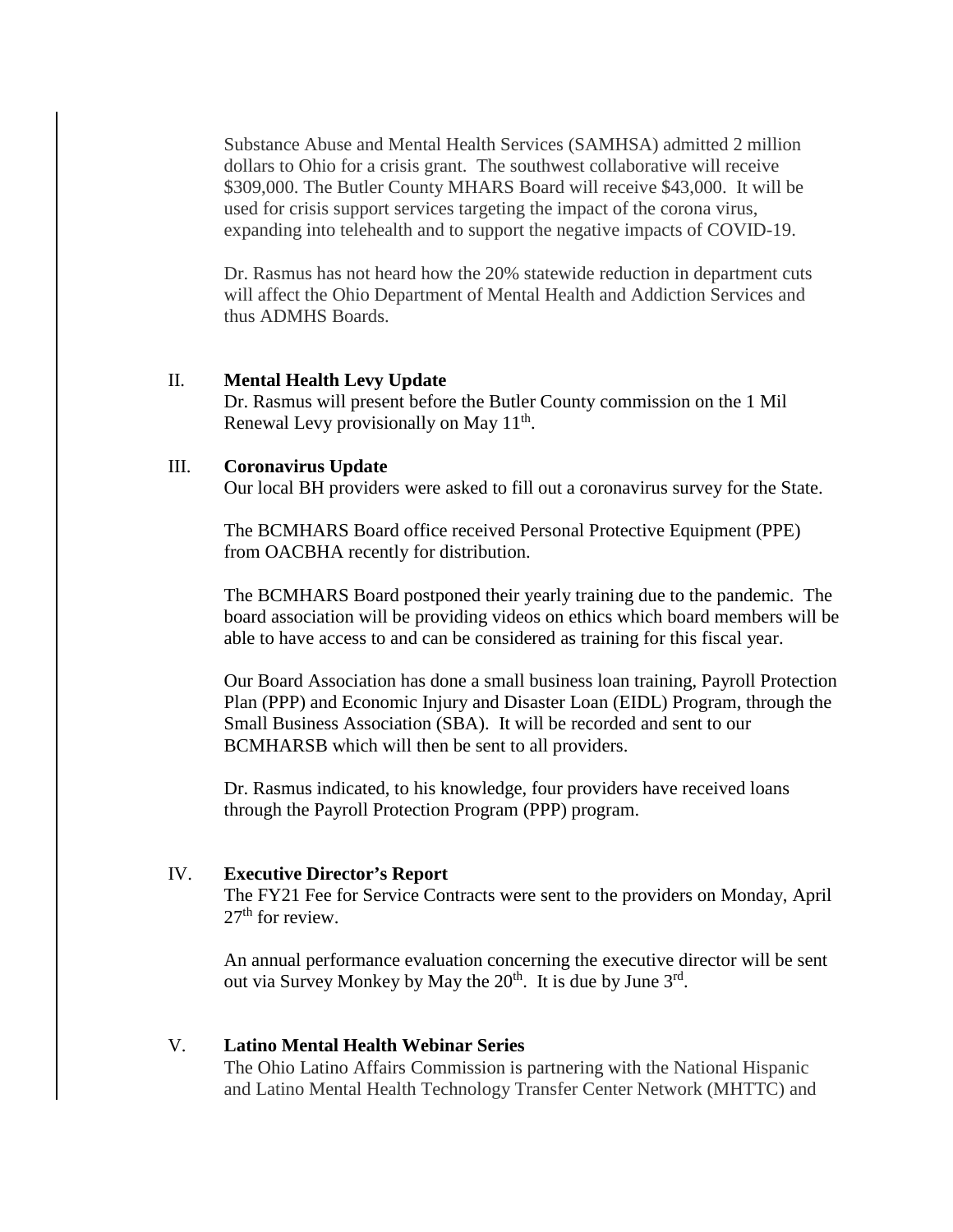Universidad Central del Caribe to host a series of webinars focused on the impact of trauma on the Latino community.

## VI. **Community Plan Update**

The Community Plan submission date has been extended to September  $15<sup>th</sup>$ . Tiffany Lombardo and Scott Fourman are working together to develop and finalize the project.

## VII. Achenback, Joel. "**Coronavirus is Harming the Mental Health of Tens of**

**Millions of People in U.S., New Poll Finds** ," *The Washington Post*, 2 Apr. 2020, [https://www.washingtonpost.com/health/coronavirus-is-harming-the](https://www.washingtonpost.com/health/coronavirus-is-harming-the-mental-health-of-tens-of-millions-of-people-in-us-new-poll-finds/2020/04/02/565e6744-74ee-11ea-85cb-8670579b863d_story.html?outputType=amp)[mental-health-of-tens-of-millions-of-people-in-us-new-poll](https://www.washingtonpost.com/health/coronavirus-is-harming-the-mental-health-of-tens-of-millions-of-people-in-us-new-poll-finds/2020/04/02/565e6744-74ee-11ea-85cb-8670579b863d_story.html?outputType=amp)[finds/2020/04/02/565e6744-74ee-11ea-85cb-](https://www.washingtonpost.com/health/coronavirus-is-harming-the-mental-health-of-tens-of-millions-of-people-in-us-new-poll-finds/2020/04/02/565e6744-74ee-11ea-85cb-8670579b863d_story.html?outputType=amp)[8670579b863d\\_story.html?outputType=amp](https://www.washingtonpost.com/health/coronavirus-is-harming-the-mental-health-of-tens-of-millions-of-people-in-us-new-poll-finds/2020/04/02/565e6744-74ee-11ea-85cb-8670579b863d_story.html?outputType=amp)

The tracking poll by the Kaiser Family Foundation, conducted March 25 to 30, found that 45 percent of adults say the pandemic has affected their mental health, and 19 percent say it has had a "major impact." 57 percent of adults said they're worried they could be exposed to the virus because they can't afford to miss work and can't stay home. Mental health experts say it's normal for people to be anxious and worried amid a highly disruptive health emergency with many uncertainties. Some coping mechanism are to write fears down, communicate them to another person, cut down on negative behaviors and focus on coping skills.

VIII. Powell, Alvin, "**Feeling More Anxious and Stressed? You're Not Alone.**" *The Harvard Gazette*, 16 Apr. 2020 [https://news.harvard.edu/gazette/story/2020/04/rising-mental-health-concerns-in](https://news.harvard.edu/gazette/story/2020/04/rising-mental-health-concerns-in-the-coronavirus-era/)[the-coronavirus-era/](https://news.harvard.edu/gazette/story/2020/04/rising-mental-health-concerns-in-the-coronavirus-era/) The Harvard T.H. Chan School of Public Health has hosted a weekly online forum on mental health topics since mid-March. The toll on Americans is becoming both palpable and quantifiable. A positive emergence from the epidemic is that telehealth has become widely accepted by patients and insurers.

IX. Graham, Judith, "**Seniors with COVID-19 Show Unusual Symptoms, Doctors Say.**" *Kaiser Health News*, 12 Apr. 2020 [https://khn.org/news/seniors-with-covid-](https://khn.org/news/seniors-with-covid-19-show-unusual-symptoms-doctors-say/)[19-show-unusual-symptoms-doctors-say/](https://khn.org/news/seniors-with-covid-19-show-unusual-symptoms-doctors-say/) Older adults with COVID-19 have several "atypical" symptoms, complicating efforts to ensure they get timely and appropriate treatment. The three typical symptoms of the coronavirus are fever, insistent cough and shortness of breath. Instead, seniors may seem "off" early on after being infected by the virus. They may sleep more than usual or stop eating. They seem unusually apathetic or confused, losing orientation to their surroundings. They may become dizzy and fall. Sometimes seniors stop speaking or collapse. So far, reports of cases have been anecdotal. Physicians are trying to gather more systematic information. Data comes from hospitals and nursing homes in Switzerland, Italy and France.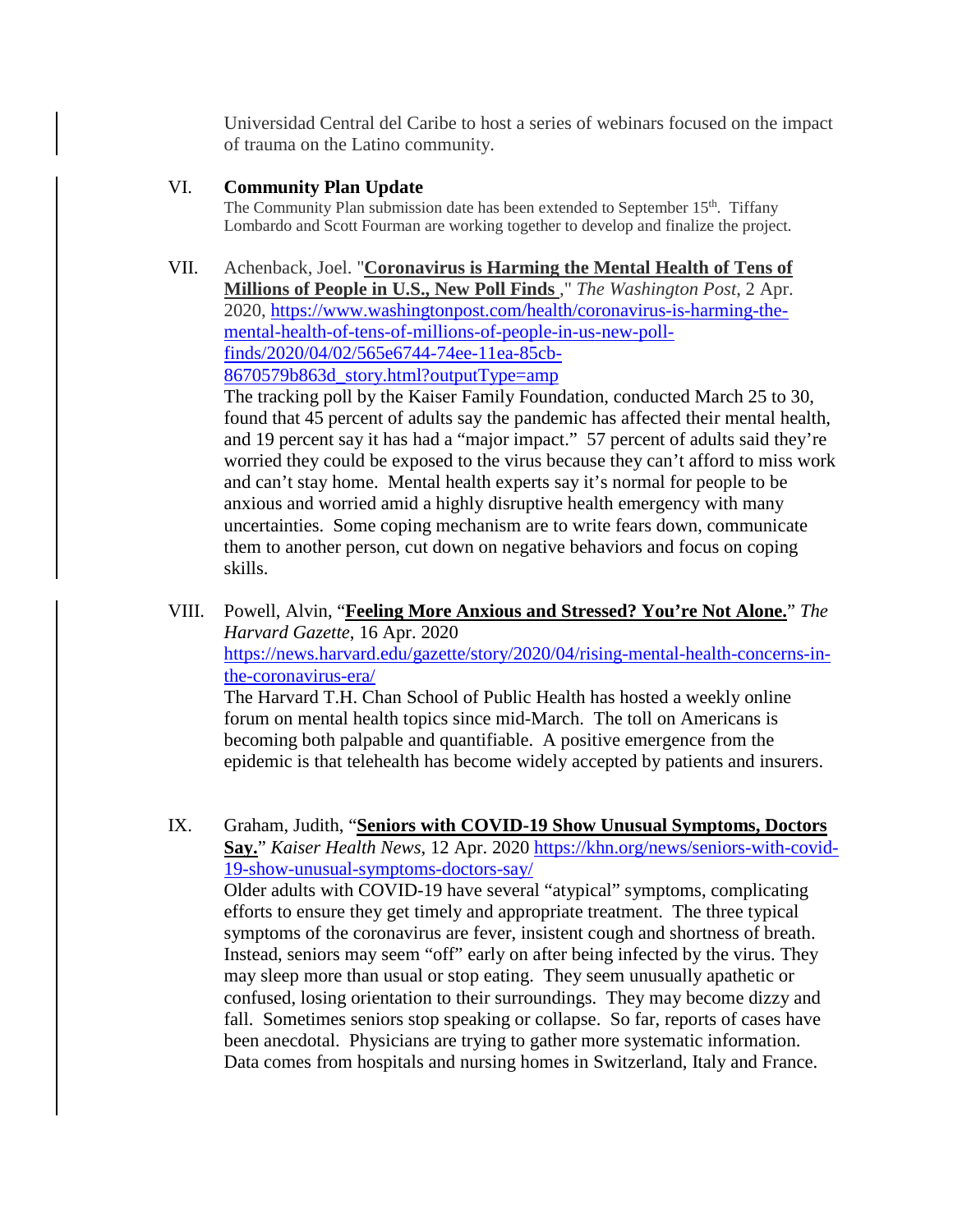## X. **Miscellaneous**

Rubina Dosani will be leaving the Board at the end of the fiscal year.

### XI. **Community Updates – Tiffany Lombardo and Scott Fourman**

The Board has been working with the Butler County coroner to get weekly updates on overdose deaths and suicides. For the month of April there have been 14 overdose deaths and 3 suicides. This is down from April 2019, where there were 19 overdose deaths and 5 suicides.

There was a press release about how the regional exchange services are continuing and adapting in Middletown. As a result, there is a suspicion that was the reason for the uptick in clients. 79 people arrived to receive services on Tuesday, April 28<sup>th</sup> with 8 referrals for treatment.

Hamilton County Public Health has announced that they will not restart syringe services until early June.

Tiffany Lombardo, Martina Weber and Joanna Lowry are in the process of submitting for three federal grants: Victims of Crime, Comprehensive Opioid Stimulant and Substance Abuse Program (COSSAP) (replacement for the COAP program), and the Rural Communities Grant with the Oxford Coalition.

In compliance with the 340 Rule and due to the COVID-19 crisis, Butler County Courts have been conducting hearings electronically. Adalicia Carillo, the CCI Crisis Program supervisor from Butler Behavioral Health, reports they are fully staffed, working with the Butler County Sheriff's Department and the JDC detention center. They are seeing the involuntary admits starting to rise and a drop off of medication usage by the chronically ill.

Atrium has hired an additional doctor. They have in-patient psychiatric beds available. They are doing a thorough physical screen upon admission. They are working on electronic protocols for referrals.

Greater Miami Services is accepting new admits. The group homes are doing okay with PPE and other supplies. They are near client capacity. There are no cases of COVID-19 of residences.

MRSS had 17 referrals in the month of March. There were a total of 113 referrals in 2019.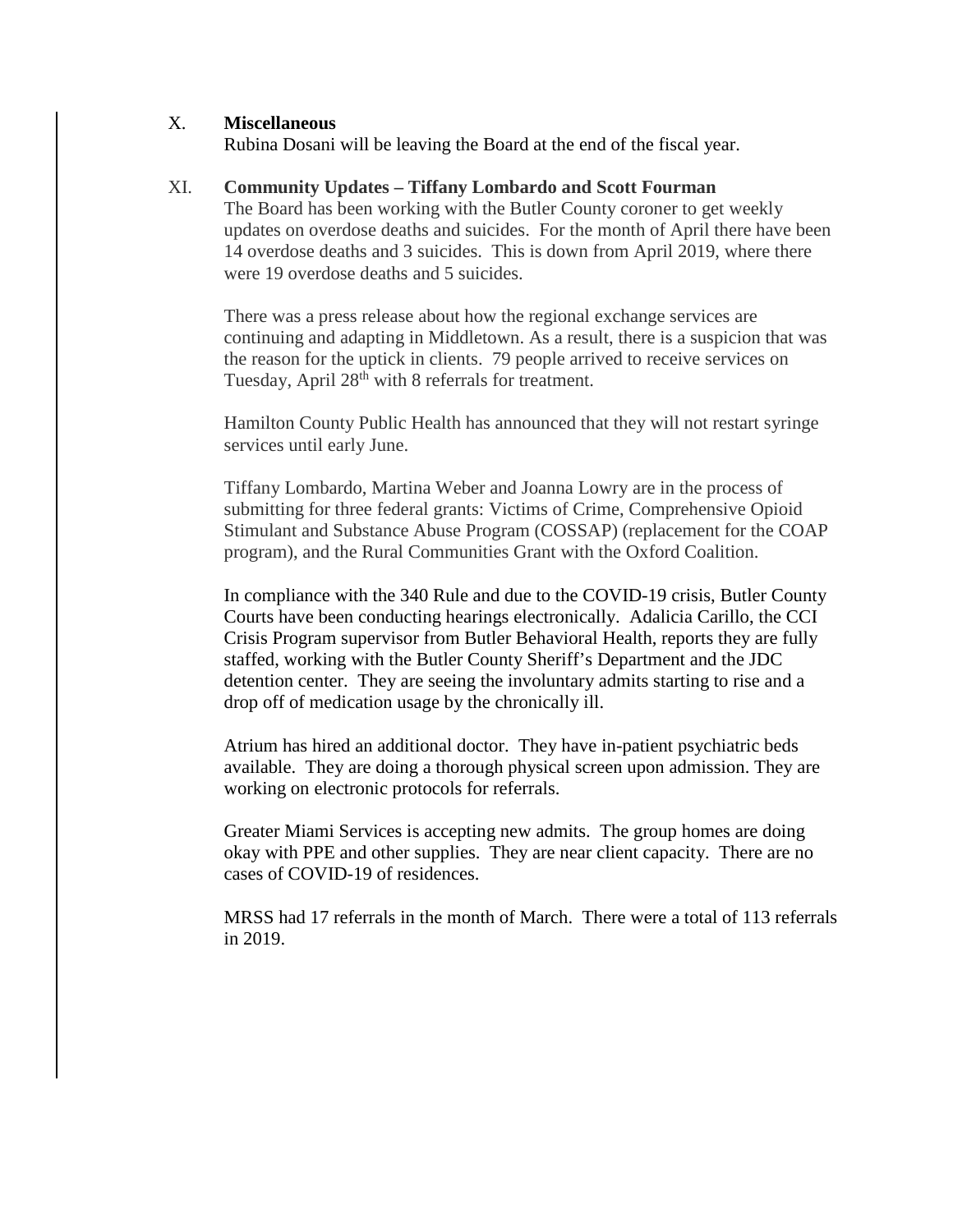## **3. Consent Agenda**

- 3.01 Consent Agenda Items
	- A. April 15th Board Meeting Minutes

*Mr. Himm motioned to approve the items in the consent agenda. Ms. Stanton seconded the motion. The vote carried the motion.*

## **4. New Business**

### 4.01 **Health Officer Extension**

The Health Officer Training is typically in May. Due to the COVID-19 crisis, an extension was requested for five months. This is for current health officers only.

*Ms. Stanton motioned to approve the Health Officer Extension. Mr. Swigonski seconded the motion. The vote carried the motion.*

## 4.02 **Atrium Agreement**

The FY21 Atrium Agreement is from July  $1<sup>st</sup> 2020$  until June  $30<sup>th</sup> 2021$  in the amount of \$125,000, paid at the contracted per diem of \$800 for inpatient psychiatric services.

*Mr. Tucker motioned to approve the Atrium Agreement. Rev. Cummings seconded the motion. The vote carried the motion.*

#### 4.03 **Ben Ogles Agreement**

FY21 Ben Ogles Agreement for consultation services is from July  $1<sup>st</sup>$ , 2020 until June  $30<sup>th</sup>$ , 2021 in the amount of \$150 an hour for 10 hours, not to exceed \$1,500.

*Ms. Stanton motioned to approve the Ben Ogles Contract. Mr. Silvani seconded the motion. Ms. McKinney abstained from the vote. The vote carried the motion.* 

## 4.04 **Christina Shaynak-Diaz Agreement**

FY21 Christina Shaynak-Diaz Agreement for consultation services is from July 1<sup>st</sup>, 2020 to June 30th, 2021 in the amount of \$175 per hour, traveling time at a rate of \$82.50 per hour, with a total not to exceed \$3,000.

*Ms. Stanton motioned to approve the Christina Shaynak-Diaz Agreement. Ms. Hacker seconded the motion. The vote carried the motion.*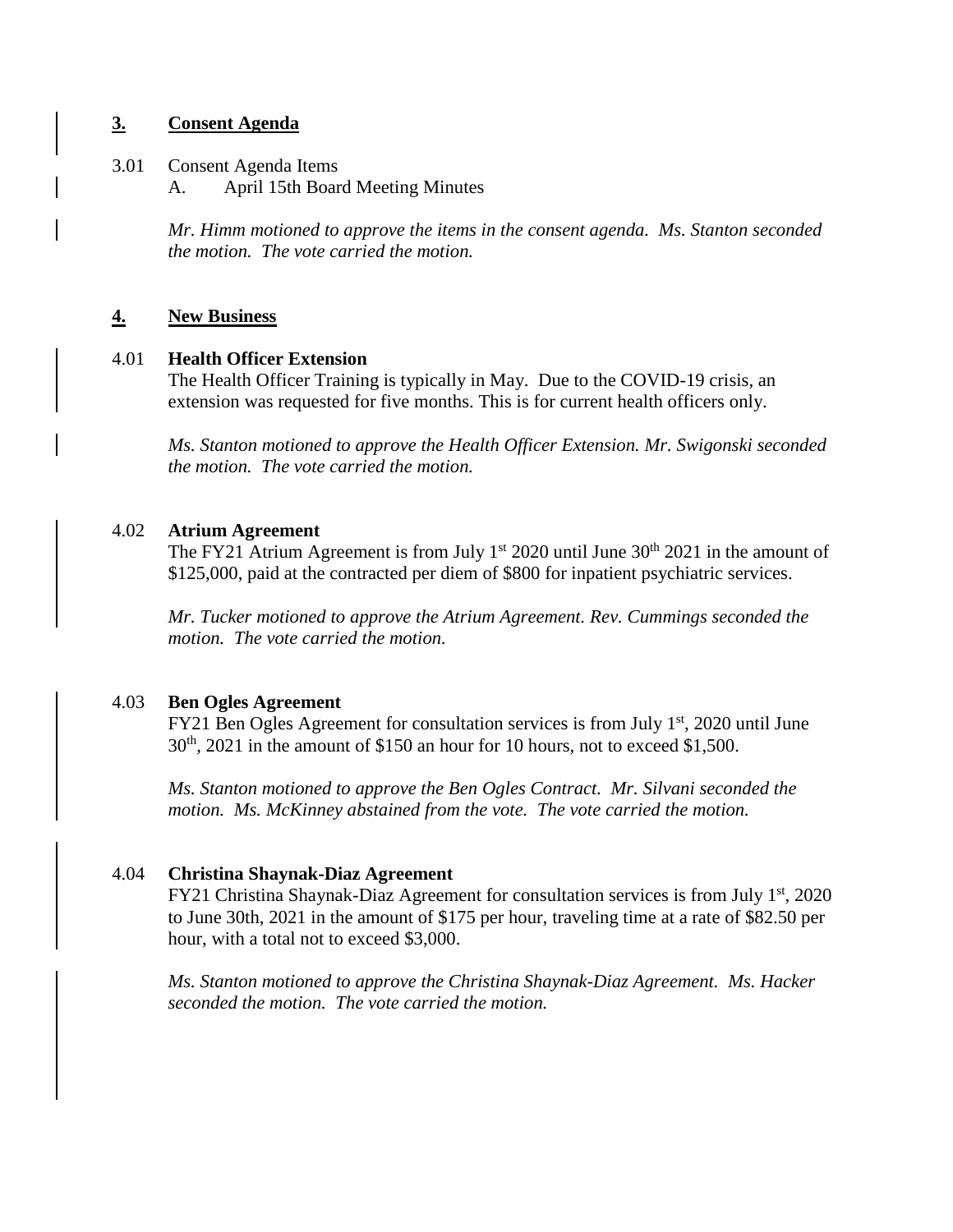#### 4.05 **Diane Zucker Contract**

FY21 Diane Zucker Contract is the third party insurance consultant from July  $1<sup>st</sup>$ , 2020 to June  $30<sup>th</sup>$ , 2021. There are two parts. The cost is based on an hourly rate of \$155, an initial meeting of one hour and a follow up meeting based on need with the maximum time of 22 hours, with a maximum of \$3,500 for consulting services / time. The cost for web programs is \$1,650. Total not to exceed \$5,150.

*Pastor Bailey motioned to approve the Diane Zucker Contract. Mr. Silvani seconded the motion with the amendment. The vote carried the motion with the amendment.*

## 4.06 **Eastway Contract**

FY21 Eastway Contract from July 1<sup>st</sup>, 2020 to June  $30<sup>th</sup>$ , 2021 supports the Butler County residents involved in probate in Montgomery County in the amount of \$250 per examination with in-court testimony not to exceed \$10,000.

*Ms. Hacker motioned to approve the Eastway contract. Ms. Stanton seconded the motion. The vote carried the motion.*

### 4.07 **Frank Hickman Contract**

Frank Hickman is a consultant for the Board that specializes in fee for service contracts. FY21 Frank Hickman Contract is from July  $1<sup>st</sup>$ , 2020 to June 30<sup>th</sup>, 2021 in the amount of \$270 an hour for associates, \$225 hour for legal assistants, \$115 an hour for law clerks and attorneys, not to exceed \$10,000.

*Ms. Stanton motioned to approve the Frank Hickman Contract. Ms. Deis-Gleeson seconded the motion. The vote carried the motion.*

#### 4.08 **Jan Pro Cleaning**

The FY21 Jan Pro Cleaning Contract from July  $1<sup>st</sup>$ , 2020 to June 30<sup>th</sup>, 2021 for a monthly fee of \$1,774.43 totaling \$21,293.16.

*Ms. Stanton motioned to approve the Jan Pro Cleaning. Mr. Silvani seconded the motion. The vote carried the motion.*

#### 4.09 **King Consultation Services / Kim Grimes Agreement**

Kim Grimes is a CPA consultant for the Board. The FY21 Kings Consultation Services Agreement is from July  $1<sup>st</sup>$ , 2020 to June  $30<sup>th</sup>$ , 2021 in the amount of \$600 per day for online consultation, \$65 per hour for off-site consultation, total not to exceed \$2,000.

*Ms Hacker motioned to approve the King Consultation Services Agreement. Ms. Deis-Gleeson seconded the motion. The vote carried the motion.*